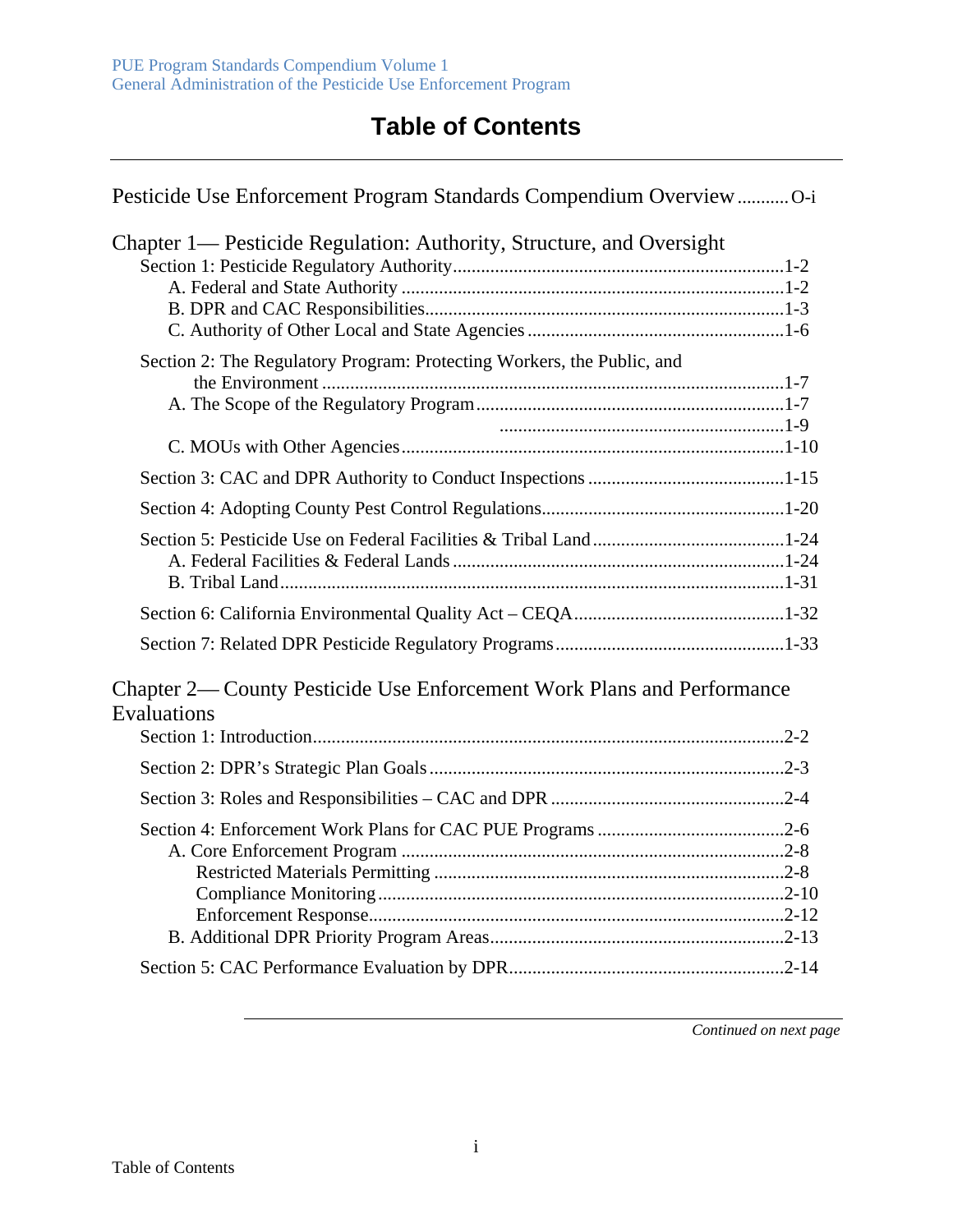## **Table of Contents,** Continued

| Chapter 3— Licensees - State License and Certificate Requirements                                                                                                                                                                 |  |
|-----------------------------------------------------------------------------------------------------------------------------------------------------------------------------------------------------------------------------------|--|
|                                                                                                                                                                                                                                   |  |
| Section 3 Dealers, Brokers and Designated Agents - Pesticide Sales3-17                                                                                                                                                            |  |
| Section 4.2 Maintenance Gardener Pest Control Business (MG PCB) 3-31                                                                                                                                                              |  |
| Section 5.1 County Registration of Pest Control Aircraft Pilots 3-50<br>Section 5.2 Pest Control Aircraft Pilot interpretation Scenarios 3-52<br>Section 6 Qualified Applicator License and Qualified Applicator Certificate 3-53 |  |
| Section 6.2 QALs/QACs and "Not for Hire" Supervision of Restricted Pesticides3-61                                                                                                                                                 |  |
|                                                                                                                                                                                                                                   |  |
|                                                                                                                                                                                                                                   |  |
|                                                                                                                                                                                                                                   |  |
|                                                                                                                                                                                                                                   |  |
| Chapter 4—Pesticide Use Reporting and Operator Identification Numbers                                                                                                                                                             |  |
| Section 2: Operator Identification and Site Identification Numbers 4-4                                                                                                                                                            |  |
|                                                                                                                                                                                                                                   |  |
|                                                                                                                                                                                                                                   |  |
|                                                                                                                                                                                                                                   |  |

*Continued on next page*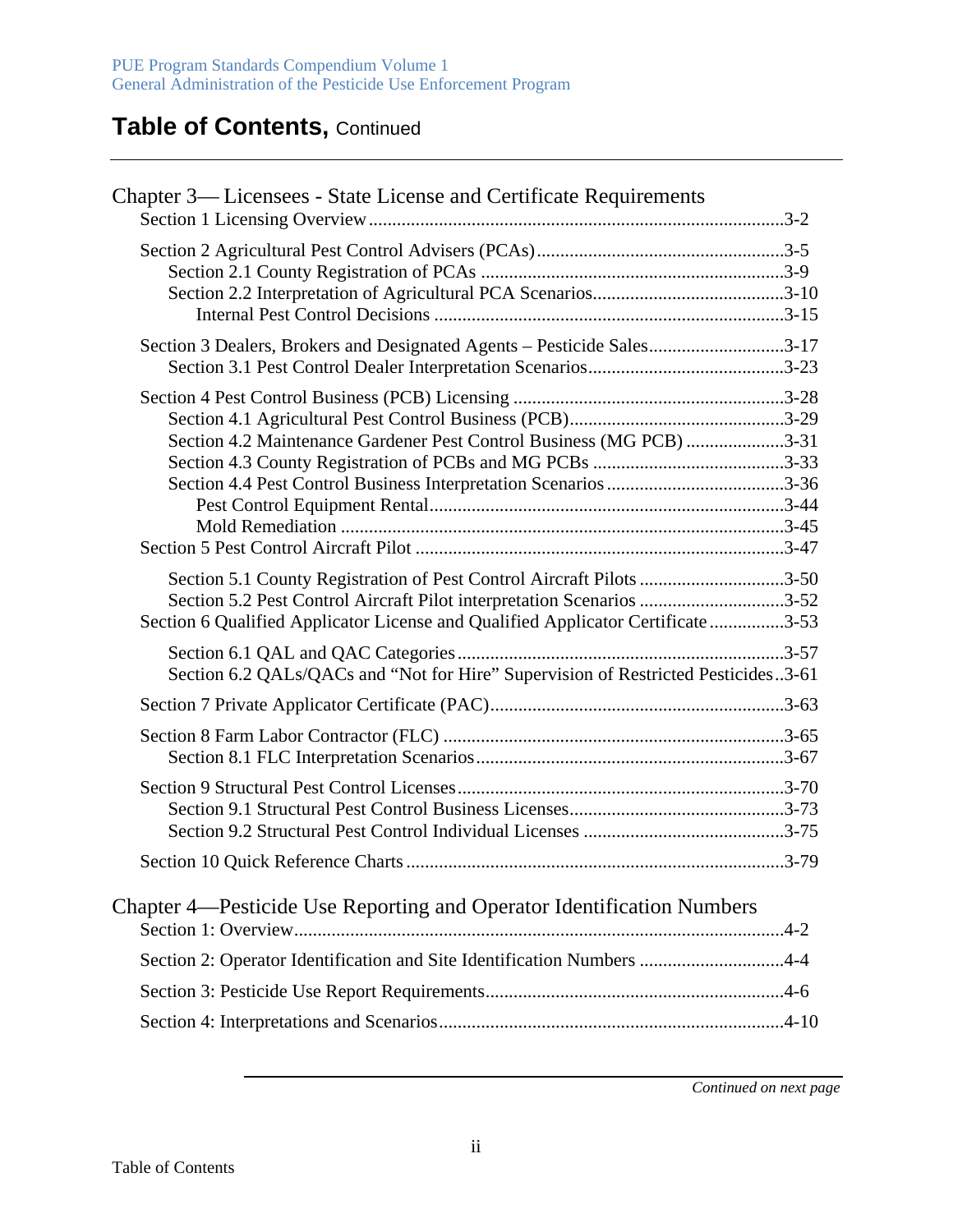## **Table of Contents,** Continued

| Chapter 5— Activity Reporting to DPR                                  |  |
|-----------------------------------------------------------------------|--|
|                                                                       |  |
| Section 2: Illness Investigation Reporting (Non-priority Episode) 5-4 |  |
|                                                                       |  |
|                                                                       |  |
|                                                                       |  |
| Chapter 6— Training and Tools for County Agricultural Commissioners   |  |
|                                                                       |  |
|                                                                       |  |
|                                                                       |  |
|                                                                       |  |
|                                                                       |  |
|                                                                       |  |
|                                                                       |  |
|                                                                       |  |
| Appendices                                                            |  |
|                                                                       |  |
|                                                                       |  |
|                                                                       |  |
|                                                                       |  |
|                                                                       |  |